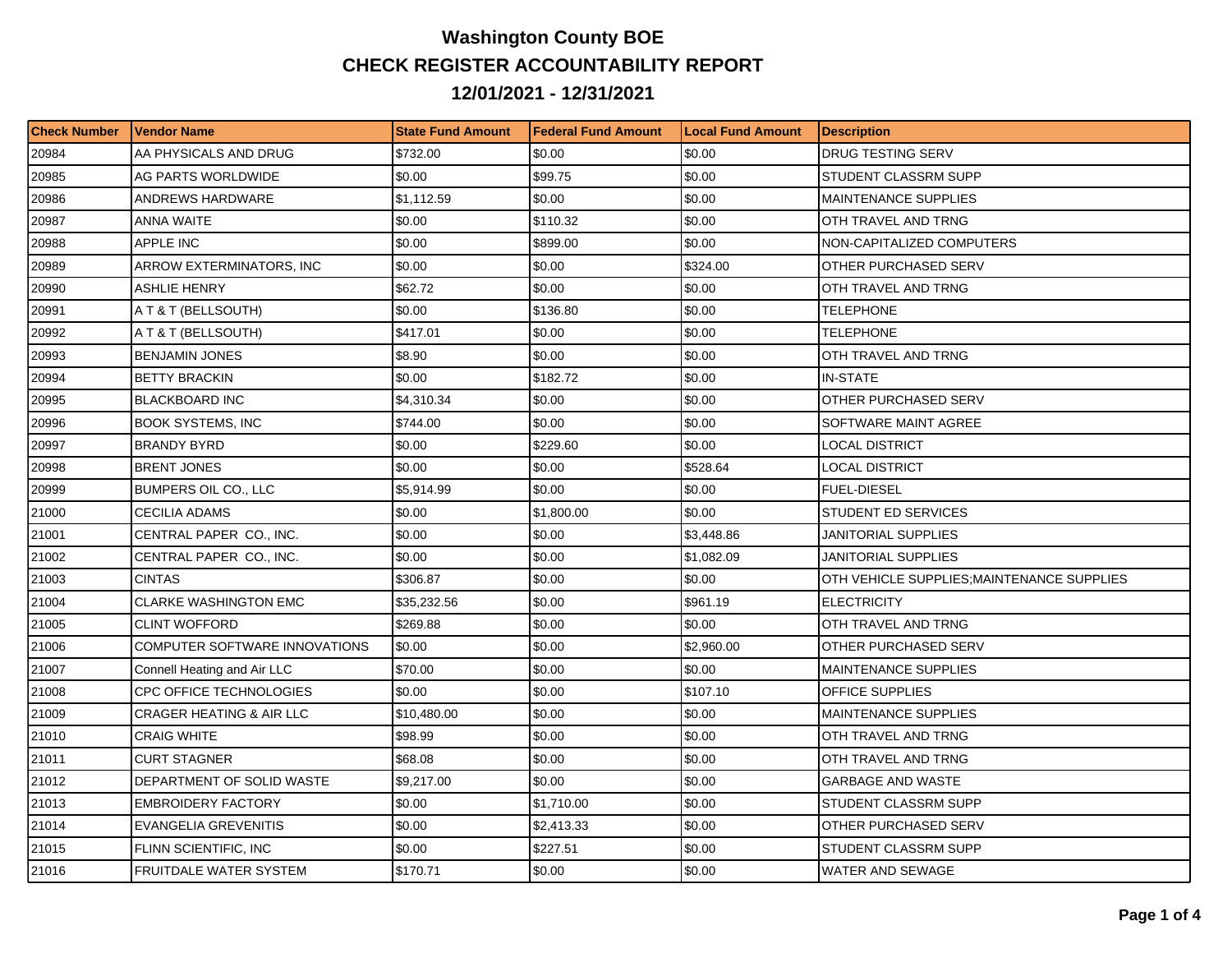| <b>Check Number</b> | <b>Vendor Name</b>             | <b>State Fund Amount</b> | <b>Federal Fund Amount</b> | <b>Local Fund Amount</b> | <b>Description</b>                        |
|---------------------|--------------------------------|--------------------------|----------------------------|--------------------------|-------------------------------------------|
| 21017               | HARRIS SECURITY SYSTEMS, INC   | \$0.00                   | \$0.00                     | \$105.00                 | OTHER PURCHASED SERV                      |
| 21018               | <b>HENRY SIMMONS</b>           | \$537.00                 | \$1,136.67                 | \$0.00                   | OTH TRAVEL AND TRNG                       |
| 21019               | <b>HOBSON WATER SYSTEM</b>     | \$0.00                   | \$0.00                     | \$63.12                  | WATER AND SEWAGE                          |
| 21020               | <b>JAMIE CROUCH</b>            | \$0.00                   | \$725.51                   | \$0.00                   | OTH TRAVEL AND TRNG                       |
| 21021               | JEFFREY FORD                   | \$0.00                   | \$0.00                     | \$71.68                  | LOCAL DISTRICT                            |
| 21022               | JOAN H WOOD                    | \$0.00                   | \$1,000.00                 | \$0.00                   | OTHER PURCHASED SERV                      |
| 21023               | JORDAN OWENS                   | \$73.73                  | \$0.00                     | \$0.00                   | OTH TRAVEL AND TRNG                       |
| 21024               | KIMBERLY MILLER                | \$0.00                   | \$727.50                   | \$0.00                   | OTHER PURCHASED SERV                      |
| 21025               | <b>KRISTEN RICHARDSON</b>      | \$0.00                   | \$3,150.00                 | \$0.00                   | OTHER PURCHASED SERV; STUDENT ED SERVICES |
| 21026               | <b>KRISTYE CHASTANG</b>        | \$0.00                   | \$4,733.33                 | \$0.00                   | OTHER PURCHASED SERV                      |
| 21027               | LEROY WATER & FIRE PA          | \$383.30                 | \$0.00                     | \$0.00                   | WATER AND SEWAGE                          |
| 21028               | LISA CONNELL                   | \$0.00                   | \$0.00                     | \$63.20                  | OTHER INST SUPPLIES                       |
| 21029               | LOCAL LP GAS CO                | \$0.00                   | \$0.00                     | \$2,462.50               | PROPANE GAS                               |
| 21030               | <b>LOREE MAY</b>               | \$0.00                   | \$1,990.00                 | \$0.00                   | OTHER PURCHASED SERV                      |
| 21031               | LYLIA RIVERS                   | \$0.00                   | \$128.80                   | \$0.00                   | LOCAL DISTRICT                            |
| 21032               | <b>LYNN ROCKWELL</b>           | \$0.00                   | \$2,020.00                 | \$0.00                   | OTHER PURCHASED SERV                      |
| 21033               | <b>MARGARET WILLIAMS</b>       | \$0.00                   | \$0.00                     | \$172.48                 | LOCAL DISTRICT                            |
| 21034               | MARVIN BRADLEY JOHNSTON        | \$62.50                  | \$0.00                     | \$0.00                   | DRUG TESTING SERV                         |
| 21035               | MCFADDEN ENGINEERING, INC      | \$3,649.15               | \$0.00                     | \$0.00                   | OTHER PURCHASED SERV                      |
| 21036               | <b>MCINTOSH WATER WORKS</b>    | \$1,737.38               | \$0.00                     | \$0.00                   | WATER AND SEWAGE                          |
| 21037               | <b>MERCEDES BENZ FINANCIAL</b> | \$170,711.48             | \$0.00                     | \$0.00                   | PRINCIPAL; INTEREST                       |
| 21038               | MILLRY COMMUNICATIONS          | \$175.02                 | \$0.00                     | \$1,449.29               | TELEPHONE                                 |
| 21039               | MILLRY WATER WORKS             | \$3,670.00               | \$0.00                     | \$0.00                   | <b>MAINTENANCE SUPPLIES</b>               |
| 21040               | MILLRY WATER WORKS             | \$395.24                 | \$0.00                     | \$0.00                   | WATER AND SEWAGE                          |
| 21041               | NETOP TECH. INC.               | \$0.00                   | \$14,415.00                | \$0.00                   | <b>INSTRUCTIONAL SOFTWA</b>               |
| 21042               | PACE ANALYTICAL SERVICES LLC   | \$930.00                 | \$0.00                     | \$0.00                   | OTHER PURCHASED SERV                      |
| 21043               | QUILL CORPORATION              | \$0.00                   | \$2,592.27                 | \$1,157.82               | STUDENT CLASSRM SUPP; OFFICE SUPPLIES     |
| 21044               | RACHEL ROBERTS                 | \$57.48                  | \$0.00                     | \$0.00                   | OTH TRAVEL AND TRNG                       |
| 21045               | <b>RANDI KNAPP</b>             | \$0.00                   | \$1,215.00                 | \$0.00                   | <b>STUDENT ED SERVICES</b>                |
| 21046               | RODNEY SMITH                   | \$18.89                  | \$0.00                     | \$0.00                   | OTH TRAVEL AND TRNG                       |
| 21047               | ROOKIE AUTOMOTIVE              | \$218.42                 | \$0.00                     | \$0.00                   | <b>VEHICLE PARTS</b>                      |
| 21048               | ROOKIE AUTOMOTIVE              | \$329.26                 | \$0.00                     | \$0.00                   | <b>VEHICLE PARTS</b>                      |
| 21049               | ROOKIE AUTOMOTIVE              | \$4.81                   | \$0.00                     | \$0.00                   | VEHICLE PARTS                             |
| 21050               | SAFEGUARD DEMENT PRINTING      | \$0.00                   | \$0.00                     | \$337.12                 | OFFICE SUPPLIES                           |
| 21051               | SAMANTHA WILLIAMS              | \$0.00                   | \$127.12                   | \$0.00                   | LOCAL DISTRICT                            |
| 21052               | <b>SMART WORK ETHICS</b>       | \$0.00                   | \$8,150.00                 | \$0.00                   | STUDENT CLASSRM SUPP                      |
| 21053               | <b>SOLARWINDS</b>              | \$118.00                 | \$0.00                     | \$0.00                   | OTHER PURCHASED SERV                      |
| 21054               | STATE FARM MUTUAL INSURANCE    | \$0.00                   | \$0.00                     | \$100.00                 | <b>INSURANCE SERVICES</b>                 |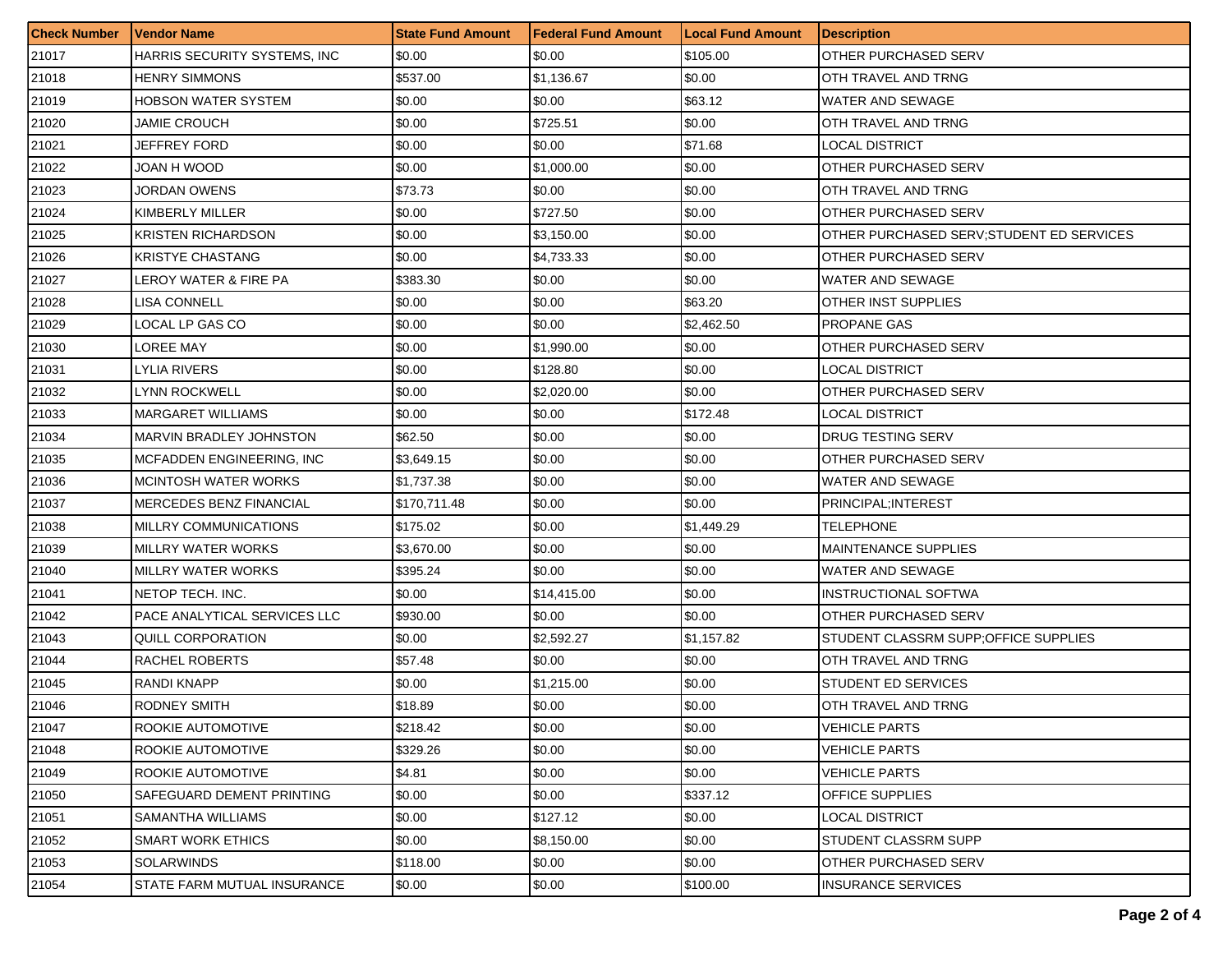| <b>Check Number</b> | Vendor Name                         | <b>State Fund Amount</b> | Federal Fund Amount | <b>Local Fund Amount</b> | <b>Description</b>          |
|---------------------|-------------------------------------|--------------------------|---------------------|--------------------------|-----------------------------|
| 21055               | <b>STEPHANIE GULLEY</b>             | \$77.40                  | \$0.00              | \$0.00                   | OTH TRAVEL AND TRNG         |
| 21056               | SUSI EPPERSON CONSULTING, LLC       | \$700.00                 | $\$0.00$            | \$0.00                   | OTH TRAVEL AND TRNG         |
| 21057               | TEAMVIEWER GERMANY GMBH             | \$0.00                   | \$0.00              | \$2,149.20               | SOFTWARE MAINT AGREE        |
| 21058               | THE CORE PROJECT                    | \$0.00                   | \$1,893.01          | \$0.00                   | OTHER PURCHASED SERV        |
| 21059               | TIFFANY COAKER                      | \$61.90                  | \$0.00              | \$0.00                   | OTH TRAVEL AND TRNG         |
| 21060               | TINA JONES                          | \$0.00                   | \$0.00              | \$353.92                 | <b>LOCAL DISTRICT</b>       |
| 21061               | TSA, INC                            | \$0.00                   | $\$0.00$            | \$4,687.50               | OTHER PURCHASED SERV        |
| 21062               | <b>USA TEST PREP</b>                | \$0.00                   | \$9,950.00          | \$0.00                   | INSTRUCTIONAL SOFTWA        |
| 21063               | UTILITIES BOARD TOWN OF CHATOM      | \$3,241.40               | \$0.00              | \$50.00                  | WATER AND SEWAGE            |
| 21064               | VERIZON WIRELESS                    | \$194.92                 | \$0.00              | \$610.43                 | TELEPHONE                   |
| 21065               | WARD INTERNATIONAL TRUCKS, INC      | \$5,785.17               | \$0.00              | \$0.00                   | <b>VEHICLE PARTS</b>        |
| 21066               | <b>WASHINGTON CO SHERIFF OFFICE</b> | \$0.00                   | $\$0.00$            | \$1,110.00               | OTHER PURCHASED SERV        |
| 21067               | WASHINGTON COUNTY HIGH SCHOOL       | \$0.00                   | \$0.00              | \$2,106.14               | OPER TSF IN-LOCAL SC        |
| 21068               | <b>WASHINGTON COUNTY NEWS</b>       | \$0.00                   | \$0.00              | \$199.00                 | <b>OFFICE SUPPLIES</b>      |
| 21069               | <b>WESCO</b>                        | \$89.40                  | \$0.00              | \$0.00                   | <b>MAINTENANCE SUPPLIES</b> |
| 21070               | WEST ALABAMA INSURANCE AGENCY       | \$3,741.38               | \$0.00              | \$0.00                   | <b>INSURANCE SERVICES</b>   |
| 21071               | WILLIAMS BROTHERS CONTRACTORS       | \$20,715.00              | \$0.00              | \$0.00                   | OTHER PURCHASED SERV        |
| 21072               | WINDSTREAM                          | \$0.00                   | $\$0.00$            | \$64.10                  | <b>TELEPHONE</b>            |
| 21073               | AT&T                                | \$0.00                   | \$73.62             | \$0.00                   | <b>TELEPHONE</b>            |
| 21074               | ACE HARDWARE                        | \$0.00                   | \$1,918.22          | \$0.00                   | LOCAL DISTRICT              |
| 21075               | ANGIE WHITE                         | \$0.00                   | \$197.12            | \$0.00                   | LOCAL DISTRICT              |
| 21076               | A T & T (BELLSOUTH)                 | \$0.00                   | \$530.99            | \$0.00                   | <b>TELEPHONE</b>            |
| 21077               | <b>BIG CHARLIES PRODUCE</b>         | \$0.00                   | \$5,591.21          | \$0.00                   | PURCHASED FOOD              |
| 21078               | CENTRAL PAPER CO., INC.             | \$0.00                   | \$195.64            | \$0.00                   | OTHER PURCHASED SERV        |
| 21079               | COASTAL HUMITECH, LLC               | \$0.00                   | \$354.00            | \$0.00                   | OTHER PURCHASED SERV        |
| 21080               | <b>CRAGER HEATING &amp; AIR LLC</b> | \$0.00                   | \$8,365.00          | \$0.00                   | OTHER PURCHASED SERV        |
| 21081               | DEBORAH DEARMON                     | \$0.00                   | \$58.24             | \$0.00                   | LOCAL DISTRICT              |
| 21082               | FELECIA JACKSON THOMAS              | \$0.00                   | \$70.90             | \$0.00                   | LOCAL DISTRICT              |
| 21083               | <b>HOBART SERVICE</b>               | \$0.00                   | \$1,172.85          | \$0.00                   | OTHER PURCHASED SERV        |
| 21084               | HUBERT                              | \$0.00                   | \$4,316.91          | \$0.00                   | OTHER PURCHASED SERV        |
| 21085               | <b>JUDY REID</b>                    | \$0.00                   | \$480.48            | \$0.00                   | <b>TELEPHONE</b>            |
| 21086               | KAREN HAGAN                         | \$0.00                   | \$180.32            | \$0.00                   | OTHER PURCHASED SERV        |
| 21087               | LEWIS PEST CONTROL, INC             | \$0.00                   | \$240.00            | \$0.00                   | OTHER PURCHASED SERV        |
| 21088               | MILLRY COMMUNICATIONS               | \$0.00                   | \$235.74            | \$0.00                   | <b>TELEPHONE</b>            |
| 21089               | NEW DAIRY OPCP, LLC                 | \$0.00                   | \$13,770.83         | \$0.00                   | PURCHASED FOOD              |
| 21090               | PENNY BUSBY                         | \$0.00                   | \$79.52             | \$0.00                   | <b>LOCAL DISTRICT</b>       |
| 21091               | QUILL CORPORATION                   | \$0.00                   | \$457.16            | \$0.00                   | OTHER PURCHASED SERV        |